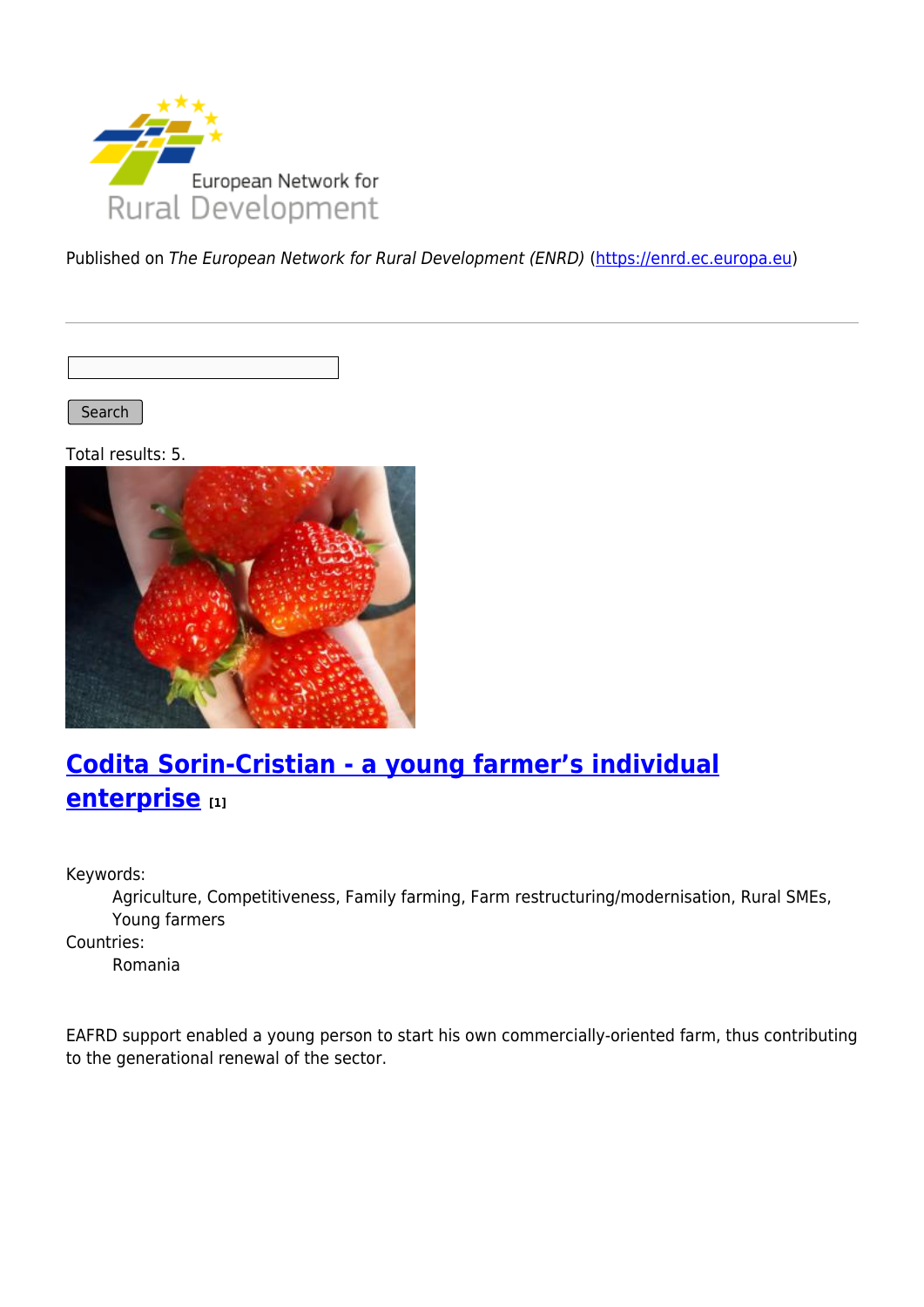

### **[TULARU' – Energy, Food and cultures](https://enrd.ec.europa.eu/projects-practice/tularu-energy-food-and-cultures_en) [2]**

Keywords:

Agriculture, Culture, Job creation, Local food, Organic farming, Short supply chains & local markets, Young farmers

Countries:

Italy

Tularù is an organic and multi-functional closed-cycle farm born that began life as a centre for sustainable production. It offers an alternative approach to solving current environmental, social and economic issues for farms.



### **[Cojocaru Nicusor-Alin holding, setting up as a young farmer](https://enrd.ec.europa.eu/projects-practice/cojocaru-nicusor-alin-holding-setting-young-farmer_en) [3]**

Keywords:

Agriculture, Competitiveness, Environmental protection, Job creation, Young farmers Countries:

Romania

Using RDP support to establish an agricultural holding, purchase agricultural machinery and launch a young farmer's career .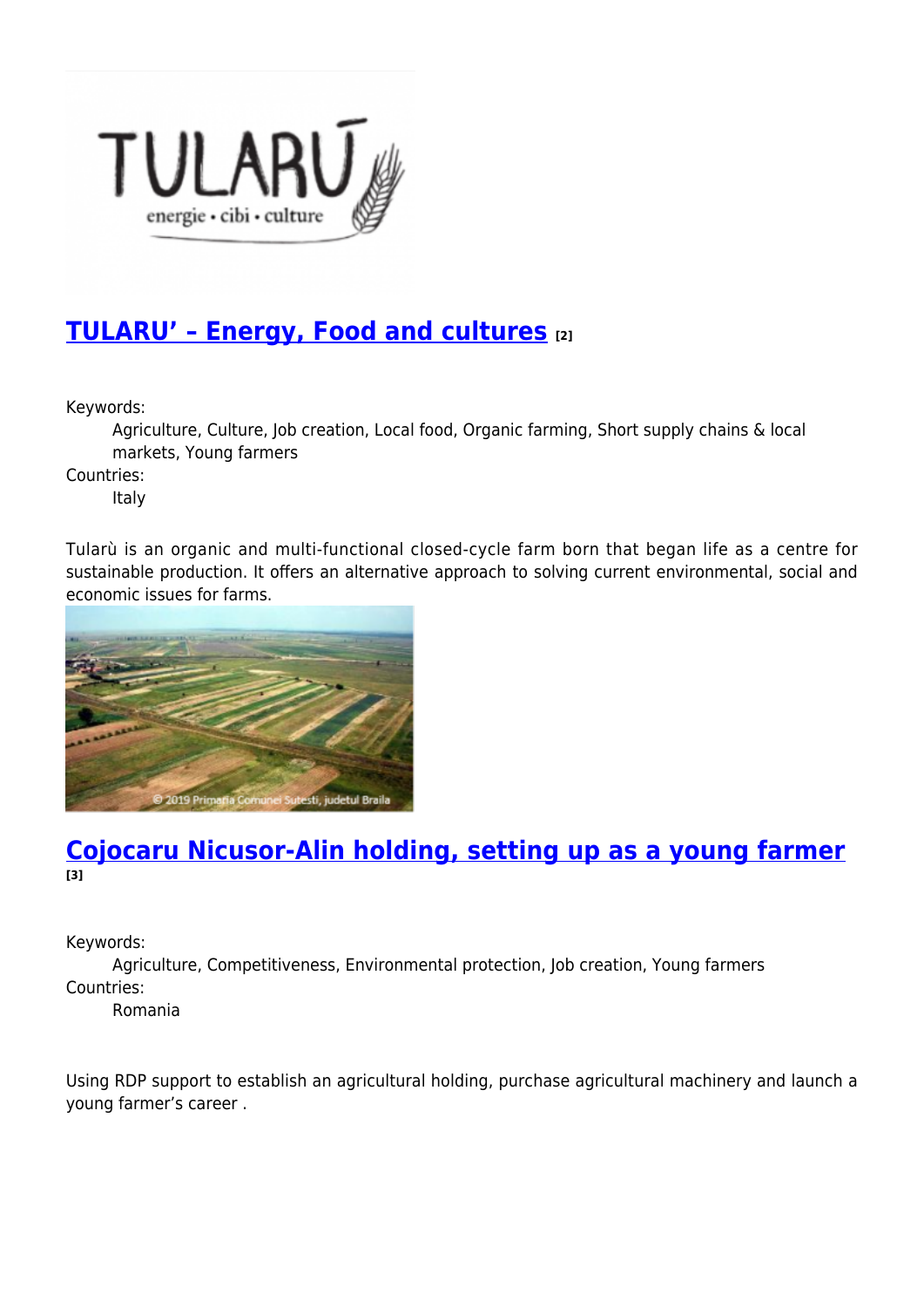

# **[La Tournerie - 11 young agronomists starting up together in](https://enrd.ec.europa.eu/projects-practice/la-tournerie-11-young-agronomists-starting-together-agriculture_en) [agriculture](https://enrd.ec.europa.eu/projects-practice/la-tournerie-11-young-agronomists-starting-together-agriculture_en) [4]**

Keywords:

Agriculture, Animal husbandry, Competitiveness, Job creation, Organic farming, Young farmers Countries:

France

A group of young agronomists combined RDP support with innovative financial solutions like crowdfunding to develop a self-sufficient farm growing local, quality organic products.



## **[Supporting a young farmer to expand his farm holding](https://enrd.ec.europa.eu/projects-practice/supporting-young-farmer-expand-his-farm-holding_en) [5]**

Keywords:

Agriculture, Competitiveness, Entrepreneurship, Young farmers Countries:

Romania

In order to improve the economic performance of his holding, a young farmer received support to increase the cultivated land and to build an irrigated greenhouse for the production of vegetables.

#### **Source URL:**

https://enrd.ec.europa.eu/projects-practice/\_en?f%5B0%5D=im\_field\_enrd\_prj\_keywords%3A20476&f%5B1%5D=im\_fi eld enrd prj keywords%3A19738&f%5B2%5D=im field enrd prj keywords%3A19756&f%5B3%5D=sm enrd eu coun tries%3AFrance&f%5B4%5D=im\_field\_enrd\_prj\_keywords%3A19720&f%5B5%5D=im\_field\_enrd\_prj\_measure%3A1709